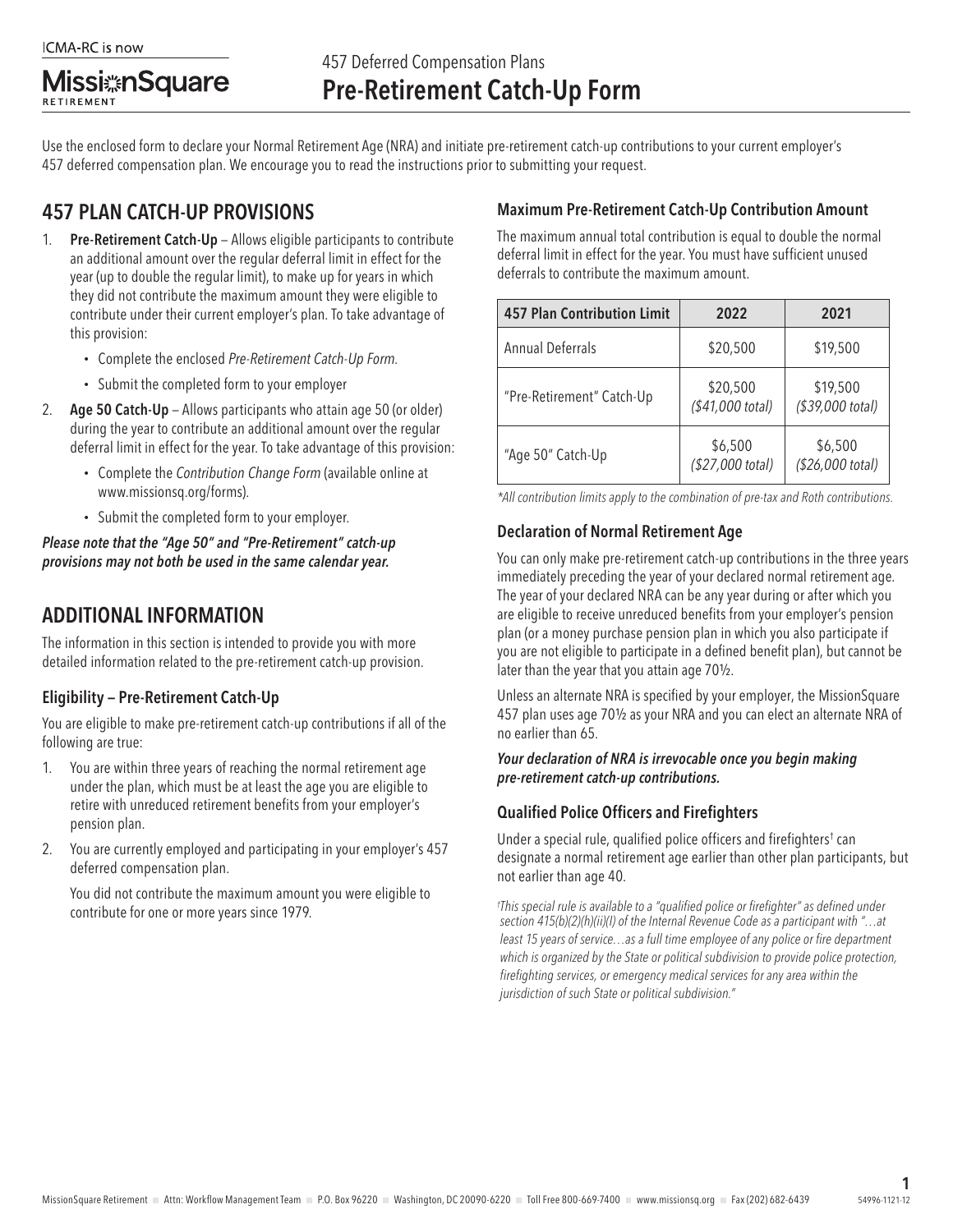## IMPORTANT NOTES

- You cannot make catch-up contributions in the year of your declared NRA.
- You are not required to make catch-up contributions in all three years leading up to the year of your declared NRA.
- You are not required to retire in the year of your declared NRA.
- The pre-retirement catch-up provision can only be used one time with your current employer.

## TOTAL UNUSED DEFERRALS

The difference between the amount you were eligible to contribute to your current employer's plan since 1979 and the amount you actually contributed. Use the below worksheet to calculate your total unused deferrals.

Enter the amount you contributed to your current employer's 457 plan for each year that you were eligible to participate in the plan.

Subtract the amount of your actual contribution from the maximum amount you were eligible to contribute to the plan each year, and enter the amount in the "Unused Deferrals" column.

Add the amounts entered in the "Unused Deferral" column for each year to calculate your total unused deferral amount.

| <b>UNUSED DEFERRAL WORKSHEET1</b> |                                |                            |                                             |  |  |  |
|-----------------------------------|--------------------------------|----------------------------|---------------------------------------------|--|--|--|
| Year                              | <b>Maximum</b><br>Contribution | <b>Actual Contribution</b> | <b>Unused Deferrals</b><br>(Maximum-Actual) |  |  |  |
| 2022                              | \$20,500                       |                            |                                             |  |  |  |
| 2021                              | \$19,500                       |                            |                                             |  |  |  |
| 2020                              | \$19,500                       |                            |                                             |  |  |  |
| 2019                              | \$19,000                       |                            |                                             |  |  |  |
| 2018                              | \$18,500                       |                            |                                             |  |  |  |
| 2017                              | \$18,000                       |                            |                                             |  |  |  |
| 2016                              | \$18,000                       |                            |                                             |  |  |  |
| 2015                              | \$18,000                       |                            |                                             |  |  |  |
| 2014                              | \$17,500                       |                            |                                             |  |  |  |
| 2013                              | \$17,500                       |                            |                                             |  |  |  |
| 2012                              | \$17,000                       |                            |                                             |  |  |  |
| 2011                              | \$16,500                       |                            |                                             |  |  |  |
| 2010                              | \$16,500                       |                            |                                             |  |  |  |
| 2009                              | \$16,500                       |                            |                                             |  |  |  |
| 2008                              | \$15,500                       |                            |                                             |  |  |  |
| 2007                              | \$15,500                       |                            |                                             |  |  |  |
|                                   |                                | Total \$                   | \$0.00                                      |  |  |  |

*1 The maximum contribution is the dollar amount shown above or 100% of your compensation for the year, whichever is less. Prior to 2002, the maximum percentage contribution was 25% of your gross compensation and your actual contribution amount must include any 401(k) contributions made during the year. 2 The maximum contribution in 2001 was \$8,500. The maximum contribution from 1998–2000 was \$8,000. Prior to 1998, the maximum contribution was \$7,500*

# EXAMPLE — "Pre-Retirement" Catch-Up

John declared age 70, which he will attain in the year 2023, as his normal retirement age. He is eligible to make catch-up contributions in the three years immediately preceding the year of his NRA: 2020, 2021, and 2022.

#### Maximum Regular Contribution (2020–2022)

 $$59,500 = ($19,500 + $19,500 + $20,500)$ 

Maximum "Pre-Retirement" Catch-Up Contribution (2020–2022)

 $$59,500 = ($19,500 + $19,500 + $20,500)$ 

#### Maximum Total Contribution (2020–2022)

 $$119,000 = $59,500$  (regular) + \$59,500 (catch-up)]

In order to make the maximum catch-up contribution of \$59,500, John must complete the *Unused Deferral Worksheet* and show that he has at least \$59,500 of unused deferrals for years when he was eligible to participate in his current employer's 457 plan.

- Even though John is eligible to make catch-up contributions totaling \$59,500 from 2020–2022, he is not required to do so. He might make catch-up contributions in 2020, and then his circumstances change and he ends up not making any catch-up contributions in 2021 or 2022. If so, he would still be eligible to take advantage of the "age 50" catch-up provision in future years but he would not be eligible to make preretirement catch-up contributions to this employer's plan at any point in the future.
- Even though John has declared age 70 as his NRA, he is not prohibited from retiring before (or after) the date when he attains age 70.

# CONTACT MissionSquare Retirement

If you have any questions or need help completing the form on the following page or the unused deferral worksheet on this page, please contact MissionSquare at 800-669-7400.